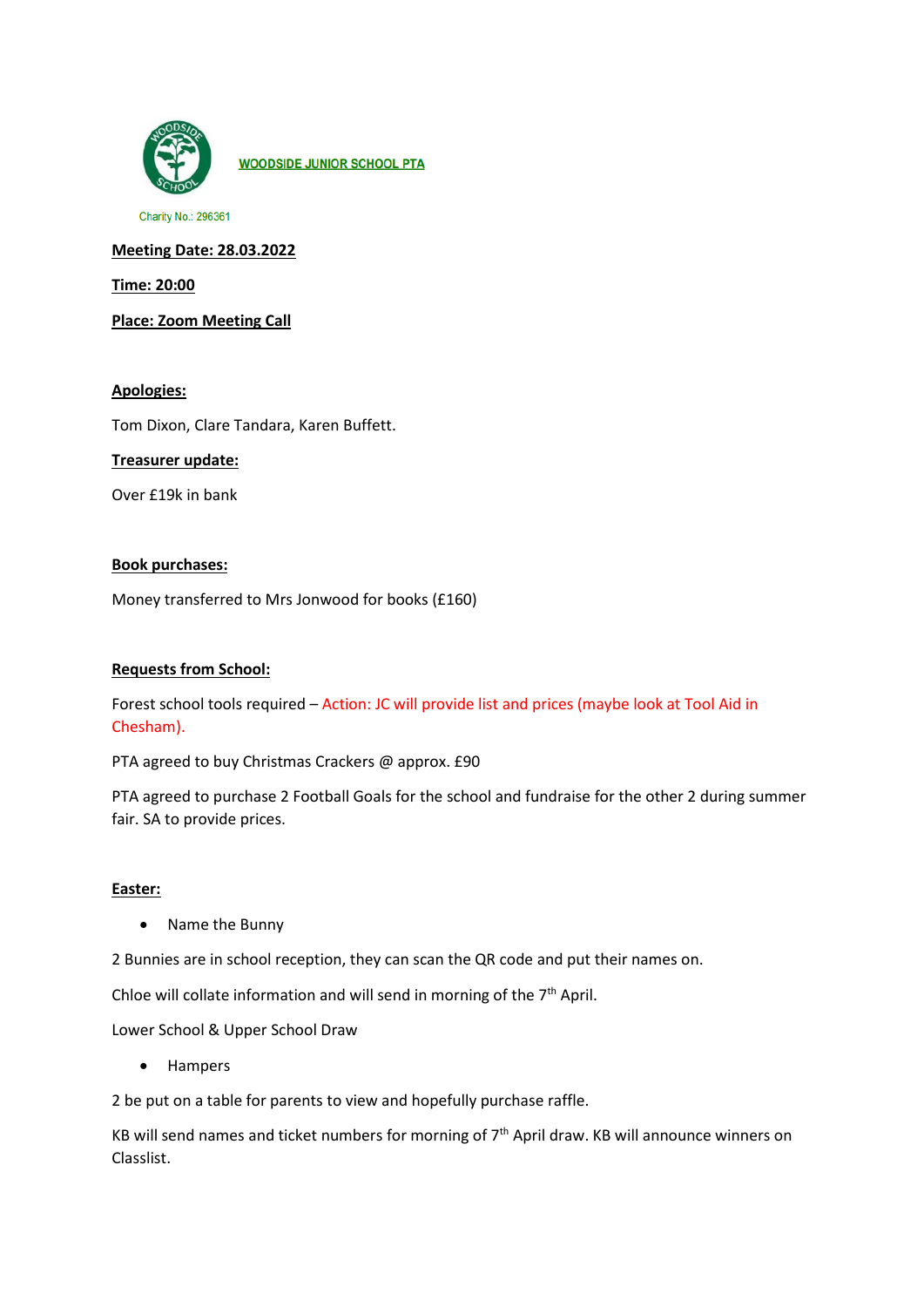### **Track:**

£20k – Contribution from Chiltern Harriers.

Project is looking good, next meeting we will look at the contribution from Woodside PTA school. DM thanked Gillian, Tom & Andy for their hard work.

#### **2nd Hand Uniform:**

£43 cash - £20 float

£51 card reader

Set up for transition day, information required from the school office.

### **Foodbank:**

Monday 16<sup>th</sup> May next collection

### **Bags to School:**

14<sup>th</sup> June next collection

# **65th Year celebration – Entertainment Options:**

Quantum Theatre outdoors and indoors – Reluctant Dragon, Tales of Peter Rabbit, Midsummer night dream, £800+VAT

DM prefers indoor option & Midsummer night dream but open to ideas for other options

Immersion Theatre – Outdoors only 30 June & 4th July, Rapunzel £950 + VAT

Performance

Splats entertainment – Circus Day Skills, 2 days to cover classes, Shakespeare in a suitcase.

Action: JC will speak to staff and provide feedback

#### **Summer Fair:**

 $18<sup>th</sup>$  June - 2-4pm

Need to look at forming a committee and mobilise the teams, low key event.

Include an innovation stall for the woodside children to run

### **School Disco:**